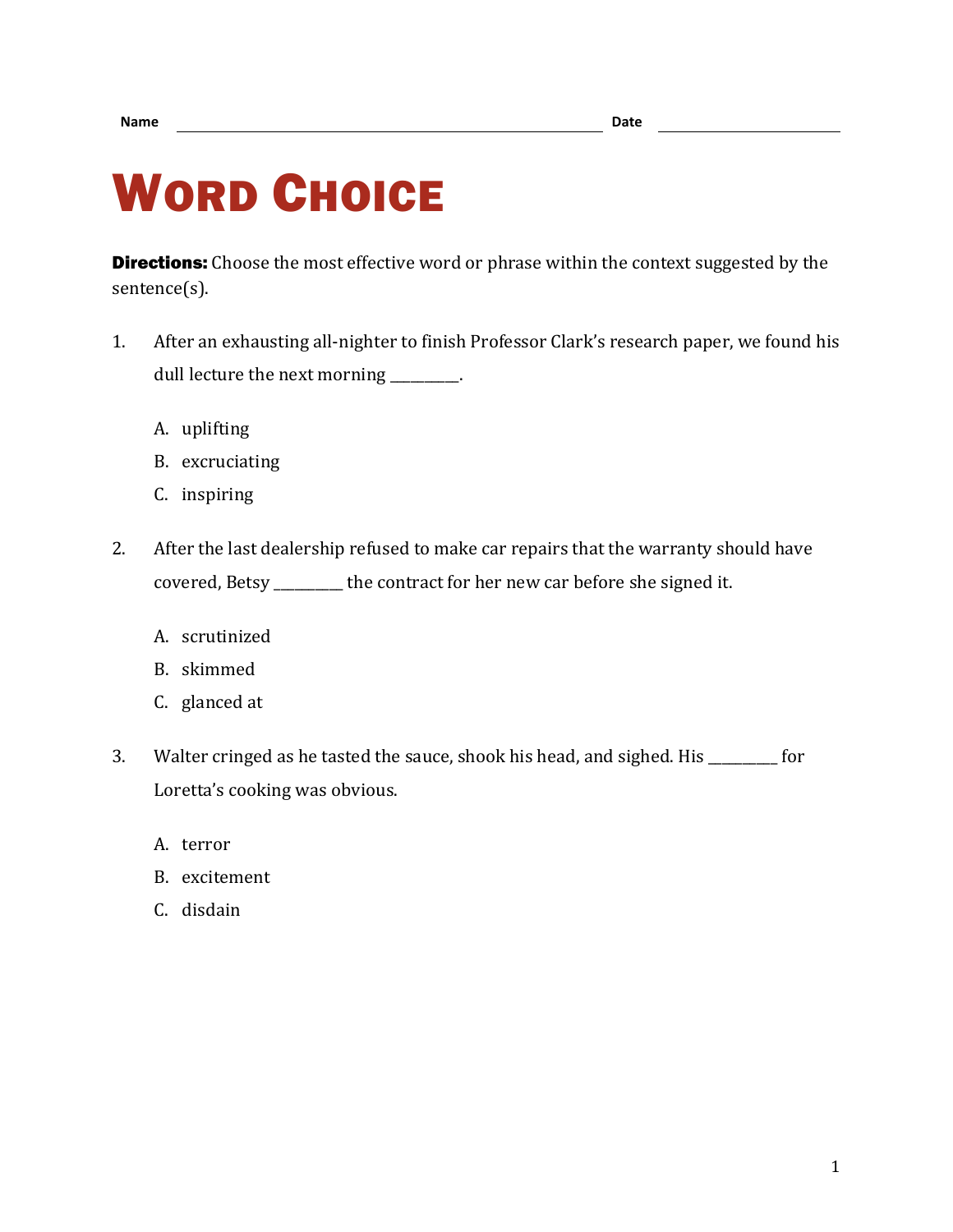- 4. The students wished Prof. Davis gave \_\_\_\_\_\_\_\_\_\_ directions for essays. Instead, the assignment sheets are pages long and packed with requirements.
	- A. complicated
	- B. wide
	- C. succinct
- 5. Sara was filled with \_\_\_\_\_\_\_, for she had emailed Prof. Carson to explain that she was too ill to attend class but then ran into him at the Student Center, a tennis racquet in her hand.
	- A. trepidation
	- B. mirth
	- C. brevity
- 6. Simon had to \_\_\_\_\_\_\_\_\_\_ his cell phone after it rang for the third time in class.
	- A. relinquish
	- B. amputate
	- C. postpone
- 7. Roger stuffed nine classmates into his car even though the little vehicle holds only four people comfortably. Larissa had difficulty \_\_\_\_\_\_\_\_\_\_ herself from the backseat when they arrived at her house.
	- A. modifying
	- B. hovering
	- C. extricating